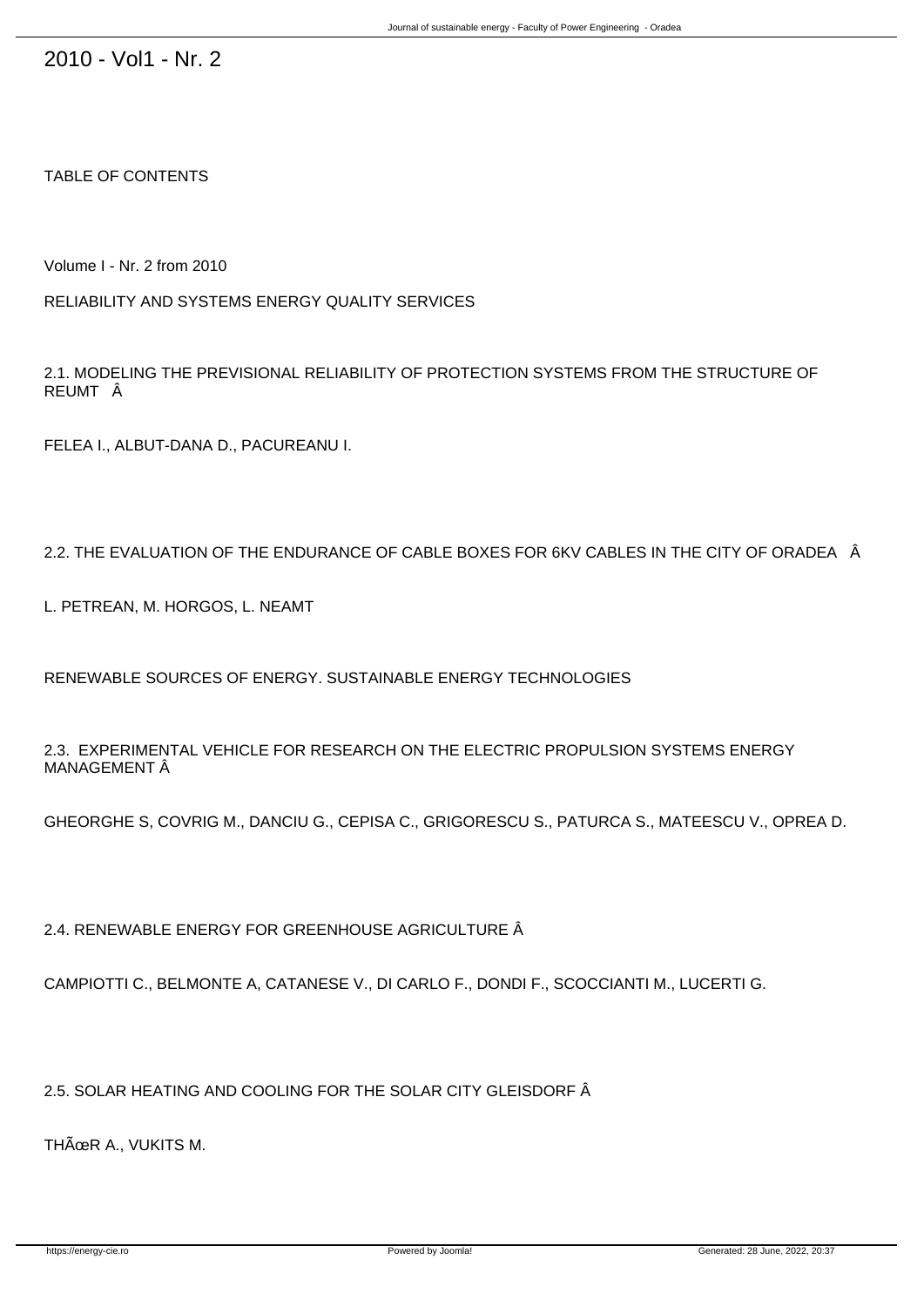2.6. THE TECHNICAL ENDOWMENT, AT DHA LEVEL, NECESSARY FOR DISPATCHING CONTROL OF HYDROPOWER PLANTS AS PART OF A COMPLEX HYDROPOWER ESTABLISHMENT. Â

VATRA F., POIDA A.

## 2.7. POWER GRIDS' ROBUSTNESS – ORIENTED ENLARGEMENT TOOLS Â

DUB V., SARCHIZ D.

2.8. ENERGY SAVINGS FROM USING TRANSPORT RO-LA Â

JADANEANT M., PATAN T.

2.9. PRODUCTION OF ELECTRICITY FROM GEOTHERMAL SOURCES WITH LOW ENTALPY KALINA VS. CLAUSIUS RANKINE CYCLE Â

PANEA C., ROSCA M., BLAGA A.C.

2.10. GEOCHEMICAL STUDY ON THE PERIMETER OF THE GEOTHERMAL FLUIDS FROM SACUIENI Â

SETEL A., SEBESAN M., SEBESAN R., BADEA G.

EVOLUTION OF POWER ELECTRIC SYSTEMS TRANSPORT AND DISTRIBUTION. ENERGY SYSTEM€™S PERFORMANCE

2.11. RISK ASSESSMENT OF THE DAMAGE ON THE HUMAN BODY EXPOSED TO ELECTROMAGNETIC FIELD OF EDUCATIONAL INSTITUTIONS  $\hat{A}$ 

FELEA I., SECUI D.C., MUSET A., DAN F.

2.12. THE EFFICIENCY OF ELECTRIC DISTRIBUTION NETWORKS OPERATING IN DISTORTION AND NON-SYMMETRICAL REGIME  $\hat{A}$ 

FELEA I., DALE E., COROIU N.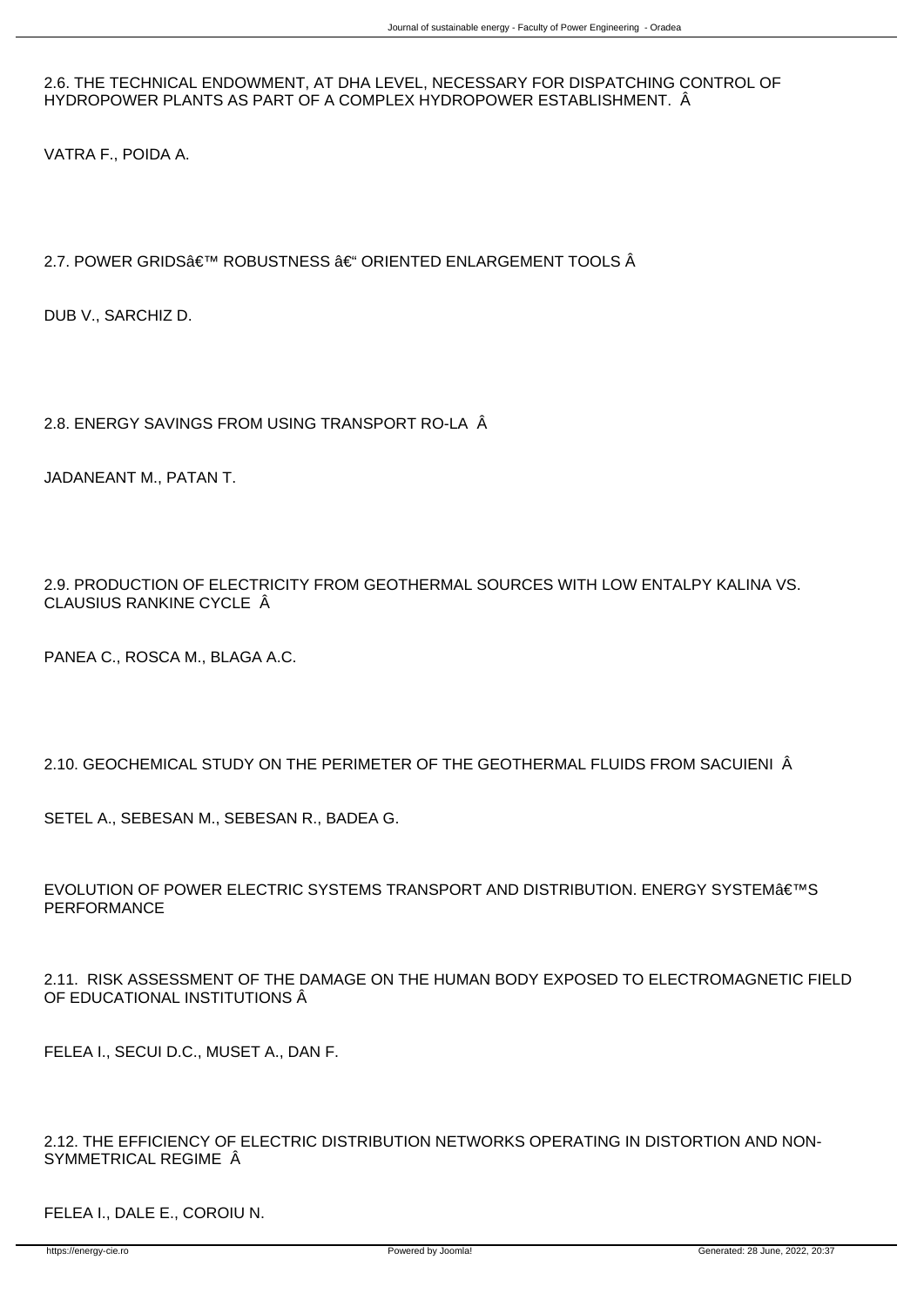2.13. SYSTEM LOAD PARAMETER ESTIMATION USING PASIVE EXPERIMENTAL TESTS Â

MOGA M., MOLNAR-MATEI F., IOVAN M.

2.14. SHORT TERM LOAD FORECASTING FOR A DISTRIBUTION OPERATOR IN ROMANIA Â

BINDIU R., CHINDRIS M., GECAN C.O., POP G.V., VASILIU R., GHEORGHE D.

2.15. URBAN ELECTRIC TRANSPORT ON RAILS – 3. ANALYSIS AND EVALUATION OF ENERGY LOSSES ON POWER LINES AND THEIR INSULATION SYSTEM Â

LINGVAY I., SILAGHI E., CSUZI I., LINGVAY C.

2.16. A NEW POWER FACTOR COMPENSATION STRATEGY FOR HIGHLY UNBALANCED LOW VOLTAGE ELECTRICAL NETWORKS Â

CZIKER A., MIRON A., CHINDRIS M.

2.17. ENHANCEMENT OF THE PERFORMANCE OF THE PUBLIC LIGHTING SYSTEMS BY REDUCING ENERGY CONSUMPTION Â

IONESCU I., RACOVITAN I., JACOB A., ALEXANDRESCU R., SALCEANU C.

MARKET AND STOCK-MARKET OF POWER. MANAGEMENT OF POWER SYSTEMS

2.18. ECONOMICAL AND MANAGERIAL CONCEPTS APPLAIED TO SUSTAINABLE DEVELOPMENT OF ENERGY SYSTEMS Â

CARABULEA A., POPPER L., CIRICA I.R., MORAR A., PAZITOR T., PACUREANU I.R., VADAN M., STELEA N.

2.19. STRATEGIES OF KNOWING THE MARKET BASED ON MARKETING DECISIONS Â